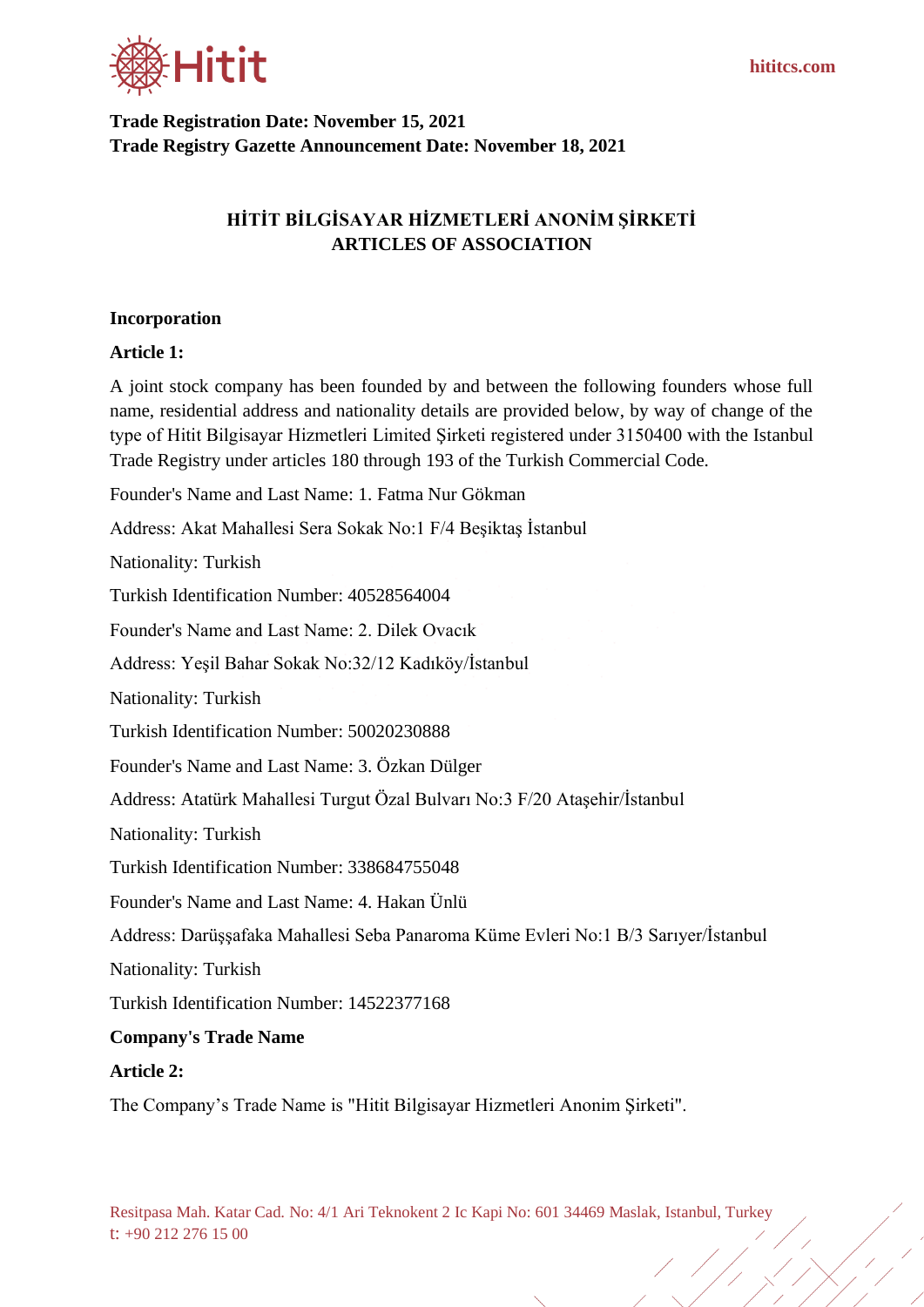

### **Field of Operation**

### **Article 3:**

The Company's field of operation is primarily as follows:

- 1. Produce and provide consulting services in computer programs and information processing transition projects, provide computer and data processing services, provide management and consulting services in information systems and information and communication technologies to any industry, primarily including civil aviation, travel, logistics and tourism,
- 2. Produce and operate any type of websites, mobile applications, and programs and so forth for smart, portable and/or non-contact devices and operate these,
- 3. Supply and provide consulting and design services for any need in connection with any kind of computer, information and communication devices and machinery,
- 4. Produce, develop and conduct research for any type of computer program falling under its field of operation,
- 5. Produce, develop or cause to be produced for the account and on behalf of third parties any type of software for any type of computer or electronic device, maintain and support, host, sell, lease and license produced software,
- 6. Import and export hardware and software related tools and equipment, spare parts and package programs,
- 7. Provide services, install, provide consulting, training, maintenance and meet modification needs for program packages both developed by the company and marketed by other companies,
- 8. To have any type of permit, franchise, license, patent, know-how, patent right, right of occupancy and model registered in its name through direct transfer, and transfer as necessary in part or whole to others; in each case falling under areas of activity under its field of operation,
- 9. Transfer and procure exchange of offers, bookings, schedules, travel tickets and/or similar data through any type of reservation systems and computer programs,
- 10. Conduct any activities including production, sale and distribution of software, hardware and accessories relating to any products and services which can be supplied and/or distributed via computers and similar devices,
- 11. Grant, take over or transfer as necessary, distributorship, dealership, franchise, representation with respect to its business,
- 12. Design, implement, operate, manage, market, commercialize and sell, and intermediate any type of value-added services in addition to supply of technology solutions for any sector primarily including civil aviation, travel, logistics and tourism and acquire commissions from these,
- 13. Meet, operate, manage, market, provide consulting services for, through installations under its own management or together with cloud providers or other third-party solution partners, various infrastructure needs of programs packages and any type of value-added service both developed by it and marketed by other companies, such as hardware, hosting, computer networks and data security, system and database management,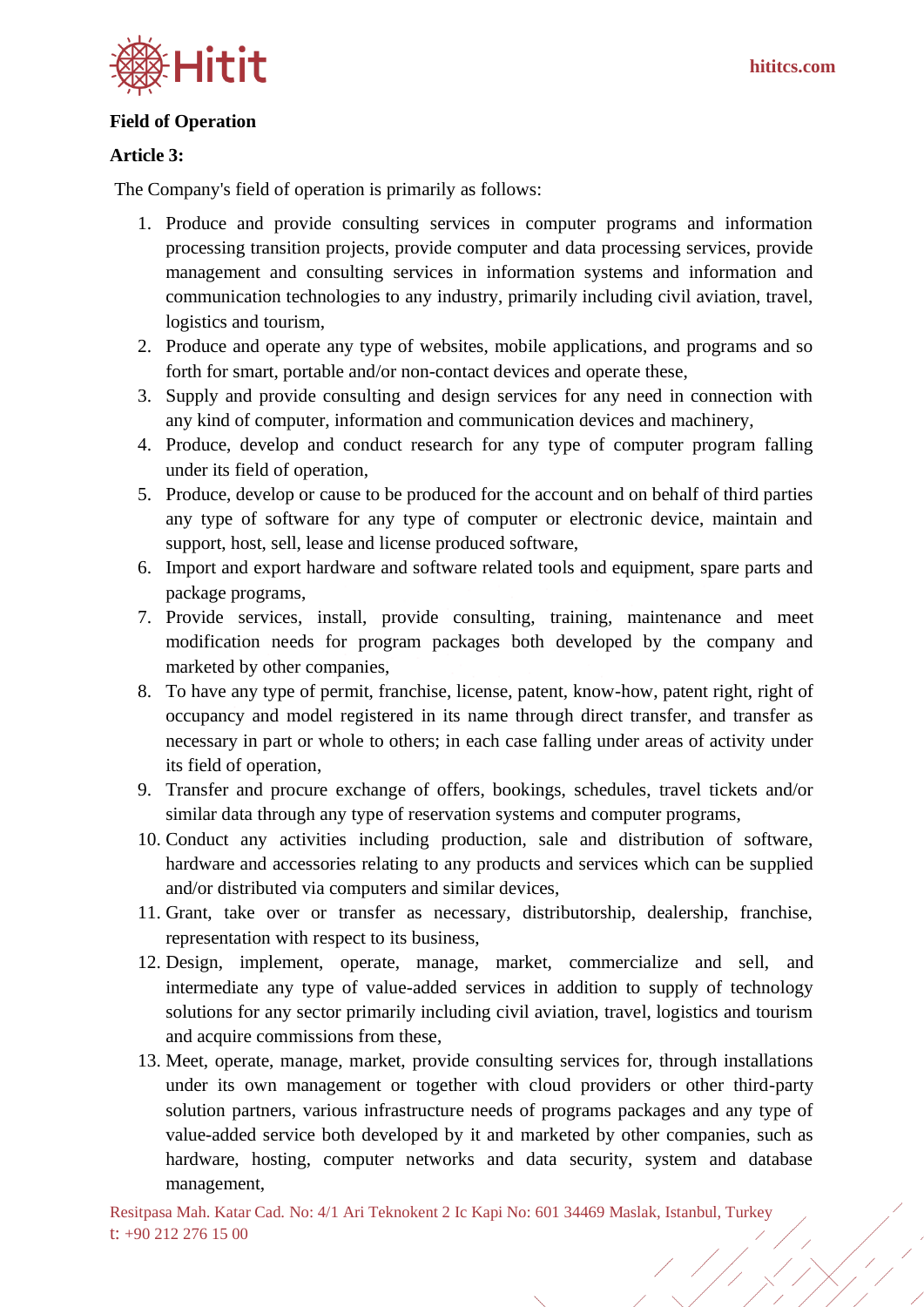

The company may mainly perform the following in order to carry out its field of operation.

- a) It may import, export and locally trade the goods specified above within or outside the Republic of Turkey. It may act as the commercial agent, fiduciary, representative, broker, agent and consultant of persons and entities or grant agent, fiduciary, broker and representative duties to such persons and entities in the country and abroad.
- b) It may purchase, sell, lease, lease out, and institute rights in rem or personam, and take, grant and release lien on, any type of immovable property and vehicle to carry out its field of operation. It may institute servitude, tenancy, habitation, encumbrance, construction servitude, property ownership on its immovable property. It may enter into any type of action and disposition relating to classification of type, subdivision, amalgamation, allocation, parceling at land registries with respect to any type of immovable property.

Such that the principles set forth pursuant to the capital market legislation shall be complied if and when the Company is to institute any security, surety, guarantee or grant or institute lien including mortgage on behalf of itself and in favor of third parties, and in any transaction for the benefit of a third party, material disclosures shall be made for the purposes of disclosure to investors in compliance with the capital market legislation.

- c) The Company may purchase, sell, acquire and carry out any legal dispositions on immovable property with respect to and to facilitate its field of operation, borrow money and loan locally or from abroad against lien or any other security or without security to carry out its field of operation, purchase or grant as security share certificates, bonds or other securities but not as investment services and activities, and may institute and release lien, grant guarantee and lien in favor of third parties, enter into pledge over commercial enterprise,
- d) It may become an insurance agent and engage in advertising and promotional activities related to such agency.
- e) It may buy, sell, market, import and export any type of electronic, electrical goods and devices used in information processing.
- f) Without prejudice to the provisions of the Capital Market Law regarding the illegal transfer pricing, it may buy, sell, import and export any type of technological patent, copyright and industrial-intellectual property.
- g) Without prejudice to the provisions of the Capital Market Law regarding the illegal transfer pricing, it may acquire and otherwise dispose of patent rights, certificates, licenses and royalties, trademarks, models, designs, drawings and trade names, knowhow, copyrights, intellectual-industrial property rights and special production procedures, consulting and engineering services and similar intangible rights, in each case which are useful for activities related to its field of operation,
- h) It may cooperate with individuals and public law and private law entities engaged in its field of operation, in order to achieve its field of operation,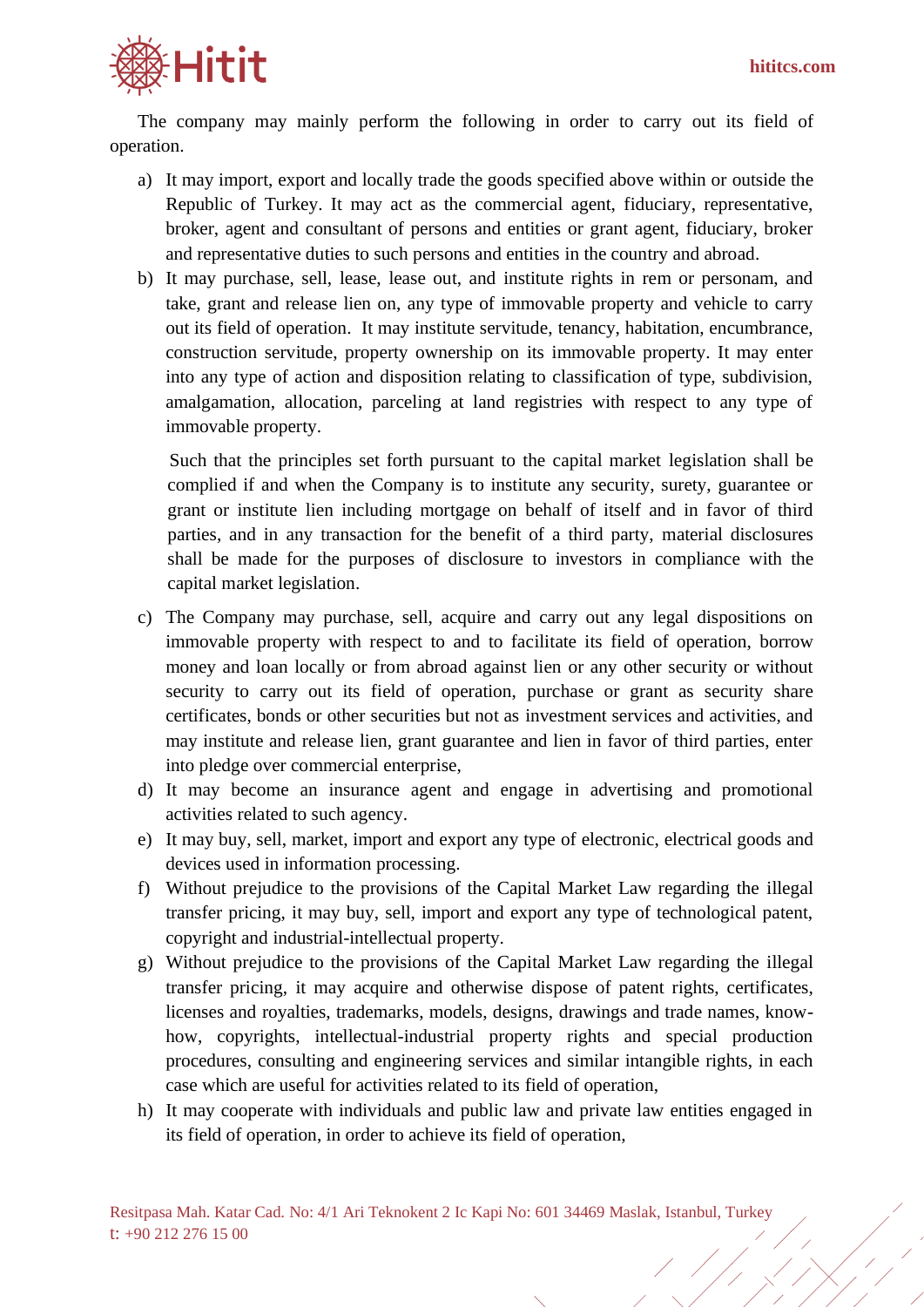

- i) It may, directly or indirectly, alone or through an entity, partnership, consortium or company, with other individuals and entities, operate in any country or all countries in order to carry out the transactions falling under its field of operation in any manner.
- j) It may participate in existing companies or the ones to be newly established by means buying shares or otherwise, provided that such transactions do not qualify as investment services and activities.
- k) Without prejudice to the provisions of the Capital Market Law relating to the illegal transfer pricing, it may establish partnerships or participate in already established companies with natural and legal persons engages in business falling under its field of operation and become a dealer or grant dealership in its field of operation provided that such activities do not qualify as investment services and activities.
- l) It may become a representative and a distributor or grant representation and distributorship in the country and abroad to carry out its field of operation,
- m) It may take out mid- and long-term loans from domestic and foreign credit institutions and organizations to carry out its field of operation,
- n) It may participate in tenders opened by public institutions and organizations, and natural and legal persons and establish consortia.
- o) It may establish partnerships and participate in tenders together with any type of institution and organization, domestic or foreign and already established or to be established, which, in each case, aligns with its field of operation, provided that such do not qualify as investment services and activities.
- p) It may establish, acquire, sell, buy and sell shares of subsidiaries and merge in part or whole with other companies, provided that such do not qualify as investment services and activities.
- r) It may donate and aid foundations, associations, universities and similar institutions, become member of associations and participate in foundations established for social purposes in a manner not to disturb its field of operation, provided that such do not breach the capital market legislation, special consideration disclosures are made and donations within the year are disclosed to shareholders at the General Assembly, and the cap for donations is determined by the General Assembly. No donation can be made above the cap determined by the General Assembly and donations are added to the distributable profit base. The Capital Markets Board has the authority to determine the cap for donations.
- s) In case of redemption of its own shares by the Company or employee share option plans, the capital market legislation and related legislation shall be observed, and special consideration disclosures shall be made.

It may also engage in any activity other than the foregoing which it deems relevant to and beneficial for its field of operation by the resolution of the General Assembly and subject to the required permissions from the Capital Markets Board and the Ministry of Commerce of the Republic of Turkey.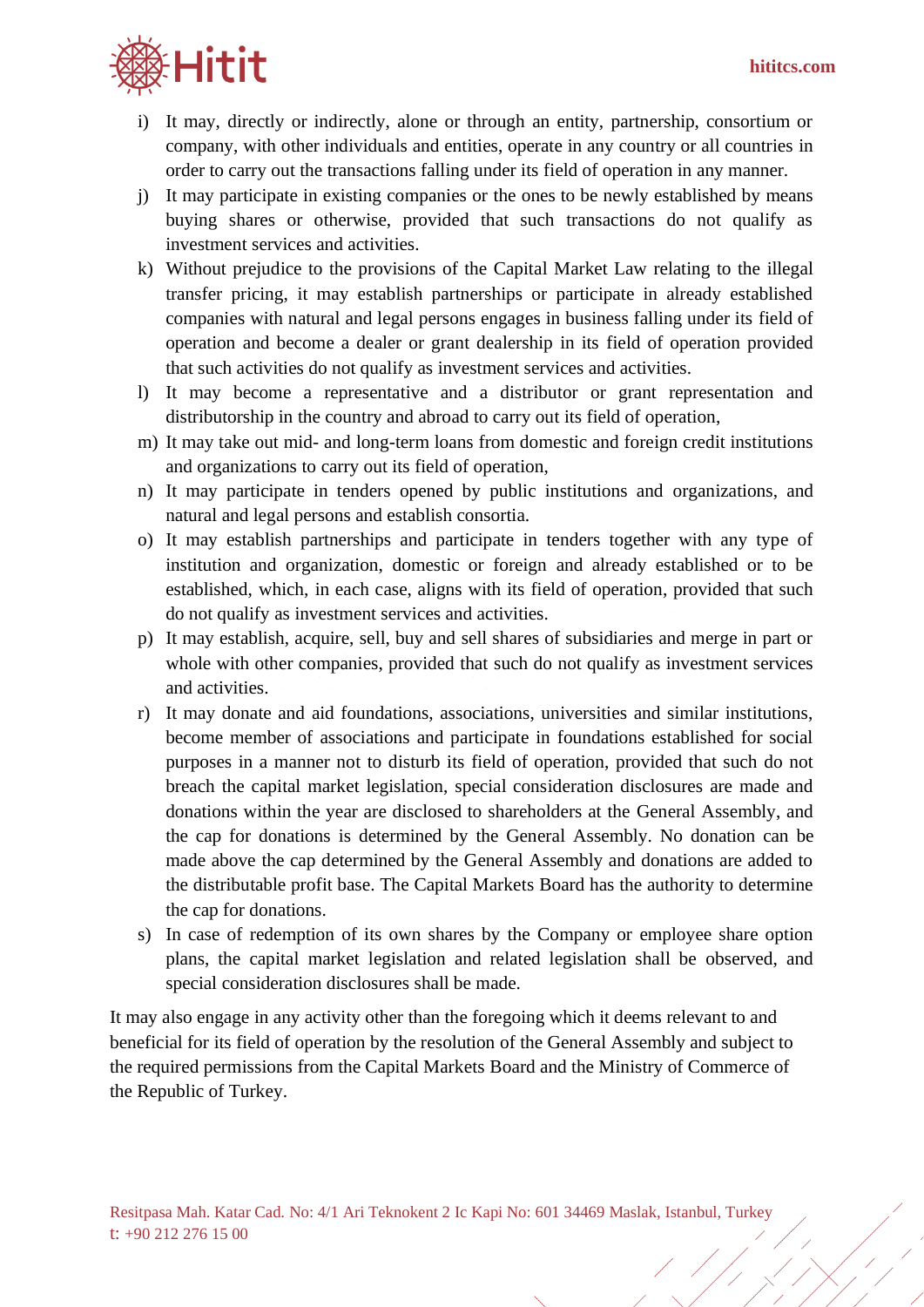

## **Company Head Office**

### **Article 4:**

The company's head office is in Istanbul. Its address is ITÜ Ayazaga Kampüsü, Reşitpaşa Mah. Katar Cad. Arı Teknokent 2 Sit. No: 4/1 601 34469 Maslak-Sarıyer / İstanbul.

In case of an address change, the new address shall be registered with the trade registry and announced on the Trade Registry Gazette of Turkey and shall also be notified to the Ministry of Commerce of the Republic of Turkey and the Capital Markets Board.

Notifications to the registered and announced address shall be deemed served to the Company. The Company's failure to register the new address in due time in case it leaves its registered and announced address shall be deemed a cause for termination.

The Company may open branches, agent offices and representations by the resolution of the Board of Directors in the country and abroad pursuant to the extent permitted by the legislation and as required by its activities subject to the competent authorities being notified in accordance with the provisions of the Turkish Commercial Code and other relevant legislation.

### **Duration**

### **Article 5:**

The company's duration is indefinite starting from its date of registration and announcement.

## **Capital and Types of Shares**

## **Article 6:**

The Company has adopted the registered capital system in compliance with the provisions of the Capital Market Law numbered 6362 and changed to registered capital system by the permission of the Capital Markets Board September 30, 2021 dated and 50/1453 numbered decision.

The Company's registered capital ceiling is 300,000,000 TL (Three Hundred Million Turkish Liras) and divided into 300,000,000 (Three Hundred Million) registered shares, each with a nominal value of 1 (one) Turkish Liras.

The registered capital ceiling permission by the Capital Markets Board is valid for 5 years between 2021 and 2025. Even if the authorized registered capital ceiling is not reached by the end of 2025, in order for the Board to adopt a resolution to increase the Company's share capital after the year 2025, an authorization shall be obtained from the General Assembly for a new period not to exceed 5 (Five) years, by obtaining permission from the Capital Markets Board either for the previously authorized ceiling or a new ceiling. If such authorization cannot be obtained, the Company cannot increase its capital with the resolution of the Board of Directors.

The Company's issued capital is 100,000,000 TL (One Hundred Million Turkish Liras) and is completely paid up free from collusion. The capital is divided into 100.000.000 (One Hundred Million) shares, each with a nominal value of 1 TL (one Turkish Lira).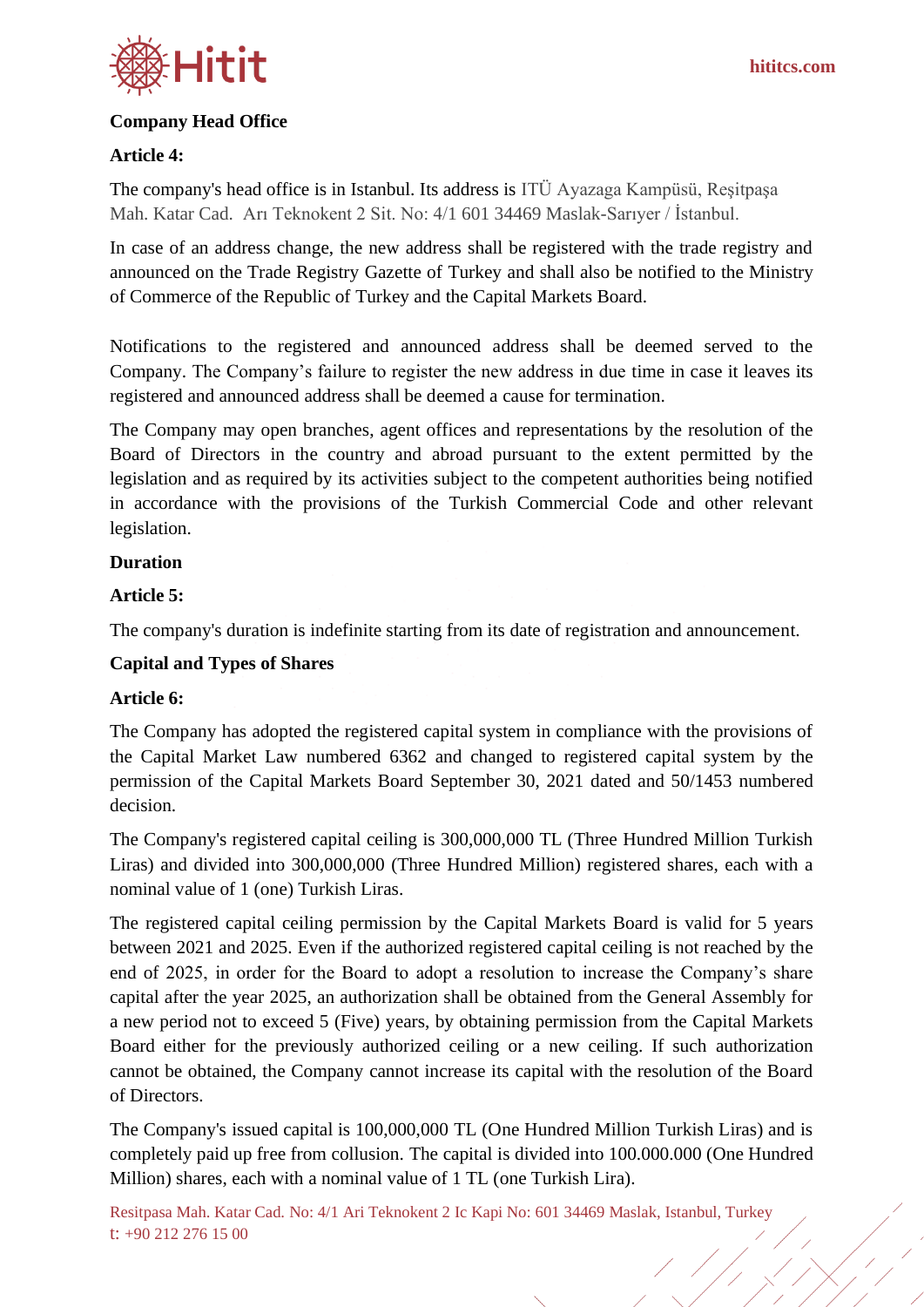

Of these shares, 46.153.846 (forty-six million one hundred fifty three thousand and eight hundred forty six) shares are Group A registered shares (`Group A Shares'') and 46.153.846 (forty six million one hundred fifty three thousand and eight hundred forty six) shares are Group B registered shares ("Group BShares"), and 7.692.308 (Seven million six hundred ninety two thousand and three hundred eight) shares are Group C registered shares ("Group C Shares").

Group A and Group B registered shares are preferential stock. Group C registered shares do not have any preferential rights.

Where new privileges are stipulated or existing privileges are expanded, the obligations in the Capital Market Law and the related regulations shall be observed.

The shares representing the share capital are monitored on a dematerialization basis in compliance with the principles of dematerialization.

The share capital of the Company, if deemed necessary, can be increased or decreased pursuant to the provisions of the Turkish Commercial Code and the capital markets legislation.

Unless otherwise decided, in capital increases, Group A shares shall be issued against Group A Shares, Group B Shares shall be issued against Group B Shares, and Group C shares shall be issued against Group C Shares. In case the right to buy new shares is restricted, Group C shares shall be issued.

The Board of Directors is authorized to increase the issued share capital by issuing new shares up to the registered capital ceiling when it deems necessary and in compliance with the provisions of the Capital Market Law, to issue shares below or above the privileged or nominal value, and to restrict partly or in full the rights of the shareholders including privileged shares to buy new shares. The authority to restrict the right to buy new shares cannot be used in such a manner as would result in inequality among the shareholders.

In capital increases, bonus shares issued shall be distributed across the existing shares on the date of increase.

## **Board of Directors and Its Term**

## **Article 7**:

The company shall be managed and represented by the Board of Directors. The Board of Directors is authorized to manage the Company's business and assets and authorized in any matter concerning the Company's all activities related to its field of operation except for anything falling under the General Assembly 's authority.

The Company's activities and management shall be carried out by the Board of Directors comprised of at least 6 (six) members to be elected by the General Assembly according to the provisions of the Turkish Commercial Code and the Capital Market Law. The Board members may also be elected from among those who are not a shareholder.

Of the members of the Board of Directors, 1 (one) member shall be elected by the General Assembly from among the candidates nominated by the Shareholder(s) holding the majority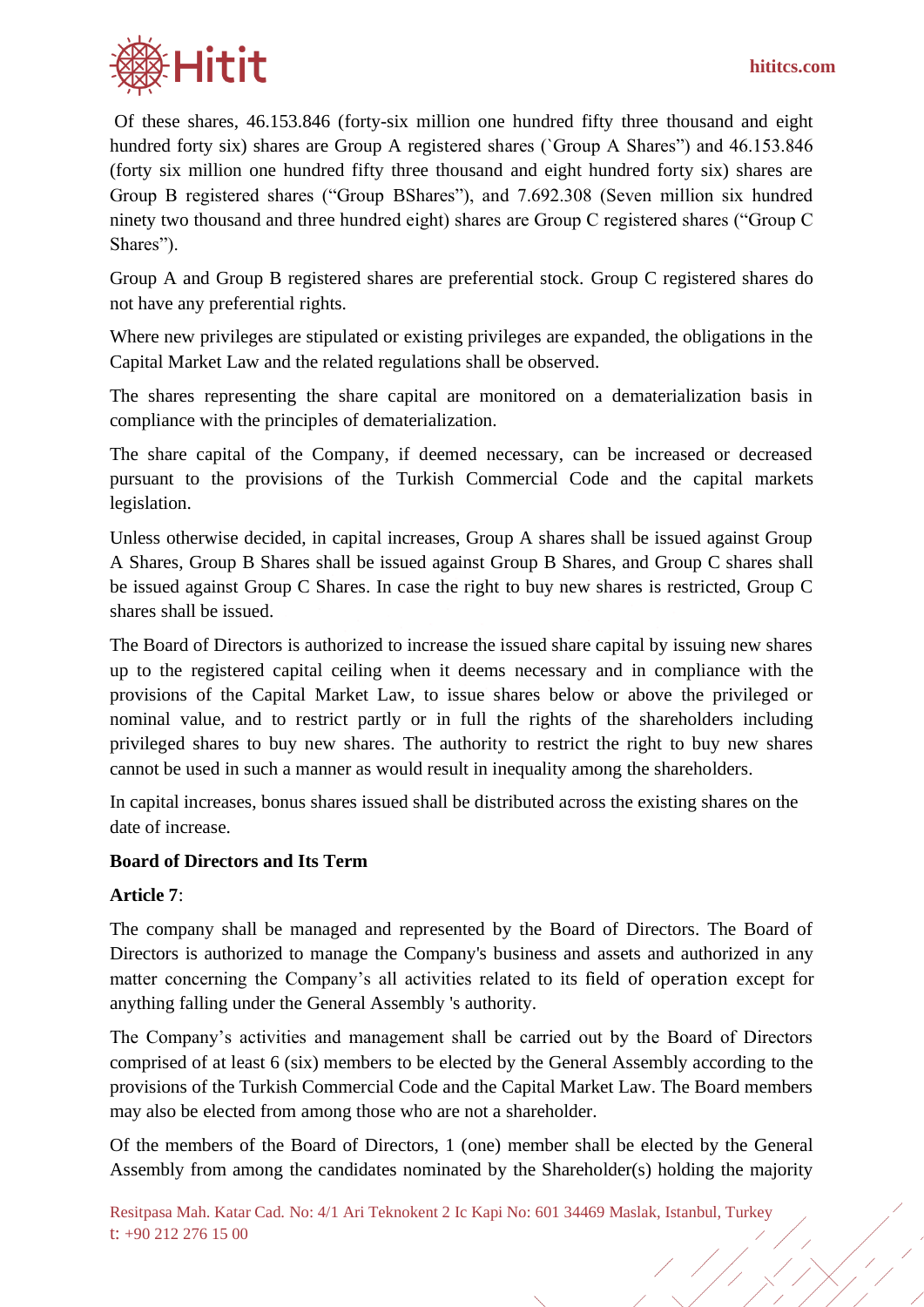

of Group A Shares and 1 (one) member shall be elected by the General Assembly from among the candidates nominated by the majority of Group B Shareholders.

If a legal entity is elected as a member of the Board of Directors, only one real person designated by that legal entity on its behalf shall be registered and announced along with that legal entity. The legal entity who is a member of the Board of Directors may change the real person registered on its behalf at any time. Such change shall be registered and announced.

The number and qualifications of the independent members that will take office in the Board of Directors shall be determined pursuant to the corporate governance regulations of the Capital Markets Board.

The members of the Board of Directors shall be elected for a maximum of 3 (three) years. Members of the Board of Directors whose term ends may be re-elected. In case the membership(s) of the Board of Directors is vacated for any reason, or an independent board member loses its quality of being independent, an appointment shall be made in accordance with the provisions of the Turkish Commercial Code and the capital markets legislation, which appointment shall be submitted to the General Assembly for approval. A member whose election is approved by the General Assembly shall complete the remaining term of office of the replaced member. If a member nominated by either Group A and B shareholders leaves the Board of Directors for any reason, the new member shall be elected by such Group of shares whose membership has been vacated from among its nominees and submitted to the next General Assembly for approval.

The Chair of the Board of Directors shall be the member nominated by Group A shareholders.

The Board of Directors shall meet as often as the Company business and transactions require. However, the Board of Directors shall meet at least four times a year. The meetings of the Board of Directors shall be held where the company head office is located and may also be held at locations in the country or abroad as deemed suitable by the Board of Directors.

Those who are entitled to attend the Company Board of Directors meetings may also attend electronically pursuant to article 1527 of the Turkish Commercial Code. The company may set up an Electronic Meeting System which allows beneficiaries to attend and vote electronically pursuant to the provisions of the Communique on Meetings of Joint Stock Companies Held Electronically Other than General Assembly Meetings, or procure systems created for the same purpose. Beneficiaries shall be allowed to exercise their rights provided in applicable laws at meetings within the framework of the provisions of the Communique over the system set up or the system procured to supply support service pursuant to this provision herein.

For the Board of Directors meeting and decision quorum, both board members elected through nomination by Group A and B shareholders are required to be present and vote in favor. Resolutions otherwise adopted shall not be a Board resolution and never bear the consequences of a Board resolution. The provisions of article 390/4 of the Turkish Commercial Code are reserved.

Board members' right to information and review may not be restricted and removed pursuant to the relevant provisions of the Turkish Commercial Code.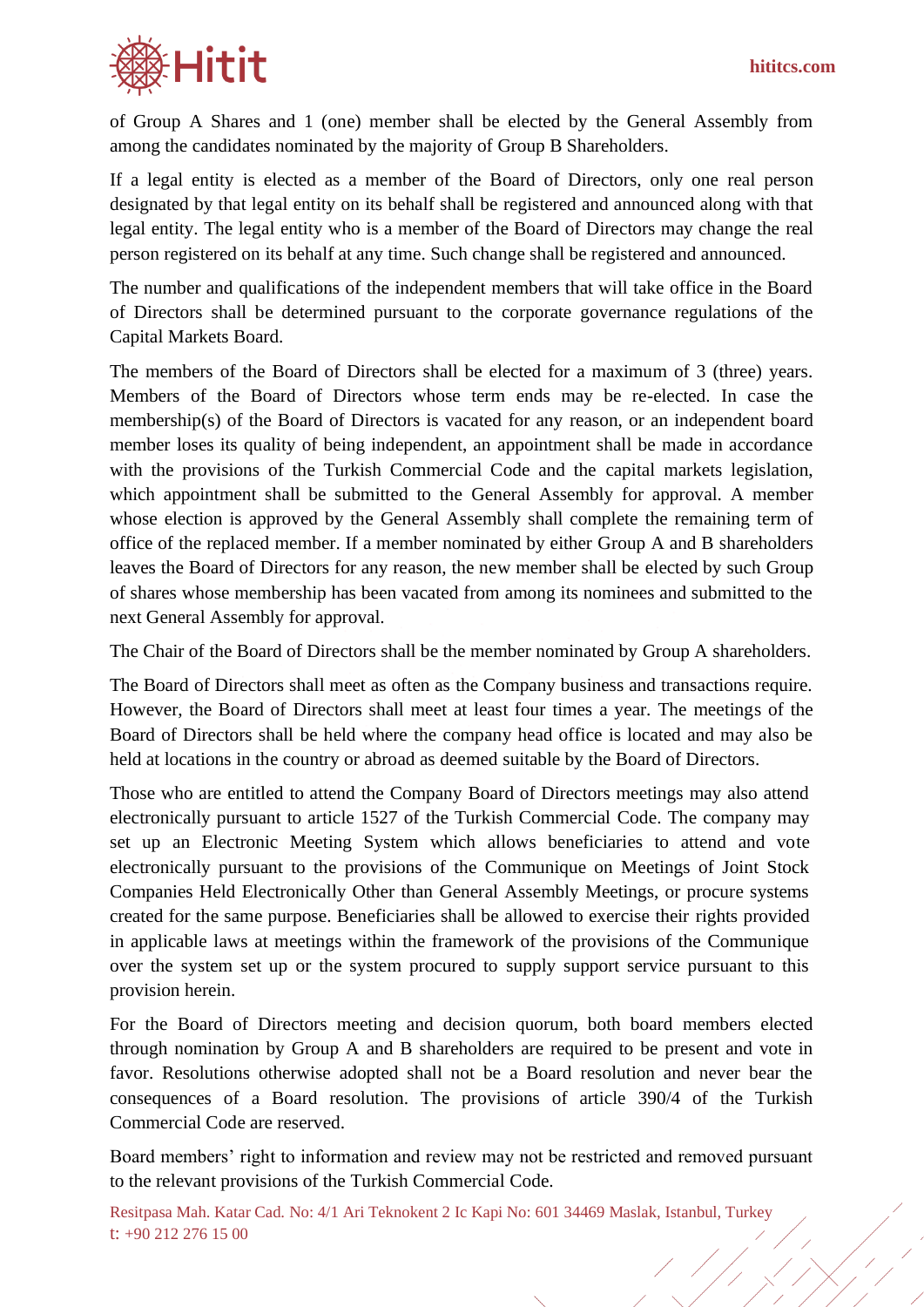

The formation, duties and operating principles of committees the Board of Directors is obliged to set up under the capital markets legislation, the Turkish Commercial Code and the related legislation, and their relationship with the Board of Directors shall be subject to the related statutory provisions.

Members of the Board of Directors may be paid per diem, remuneration, bonus, premium and dividend in such amounts as resolved by the General Assembly.

The remuneration of independent board members shall be subject to the relevant provisions of the Capital Markets Board.

# **Representation of the Company and Delegation of Duties of the Members of the Board of Directors**

### **Article 8:**

The Board of Directors shall be authorized to represent and bind the Company. The Board of Directors may delegate its authority to represent to one or more managing directors or third persons who are directors pursuant to Article 371 of the Turkish Commercial Code. Board members elected through nomination by Group A and B shareholders shall both have the authority to represent. The delegation of the authority to represent shall not be effective unless and until the resolution about authorized representatives and their manner of representation is registered with the trade registry and announced. Restricting the authority to represent shall not have effect against bona fide third parties, provided that restrictions shall be valid if the authority to represent is specific only to the business of the head office or a branch, or if they are registered and announced for collective use. The provisions of Articles 371, 374 and 375 of the Turkish Commercial Code are reserved.

For any document related to the Company, including such as bonds, powers of attorney, letters of commitment, contracts, proposals, requests, acknowledgments and representation to be valid and bind the Company, it shall bear the signature(s) under the Company's trade name of authorized representative(s) who has been authorized by the Board of Directors to sign and whose manner of exercising such signing authority has been duly registered and declared. The manner how the persons authorized to bind the company affix their signature shall be determined by the Board of Directors.

Except for duties and authorities defined in article 375 of the Turkish Commercial Code, the Board of Directors may delegate the management in part or whole to one or board members or third parties through an internal directive it will issue pursuant to article 367 of the Turkish Commercial Code.

The Board of Directors may enter into contracts and other transactions extending beyond its term of office.

#### **General Assembly**

## **Article 9:**

The General Assembly meetings shall be subject to the following principles: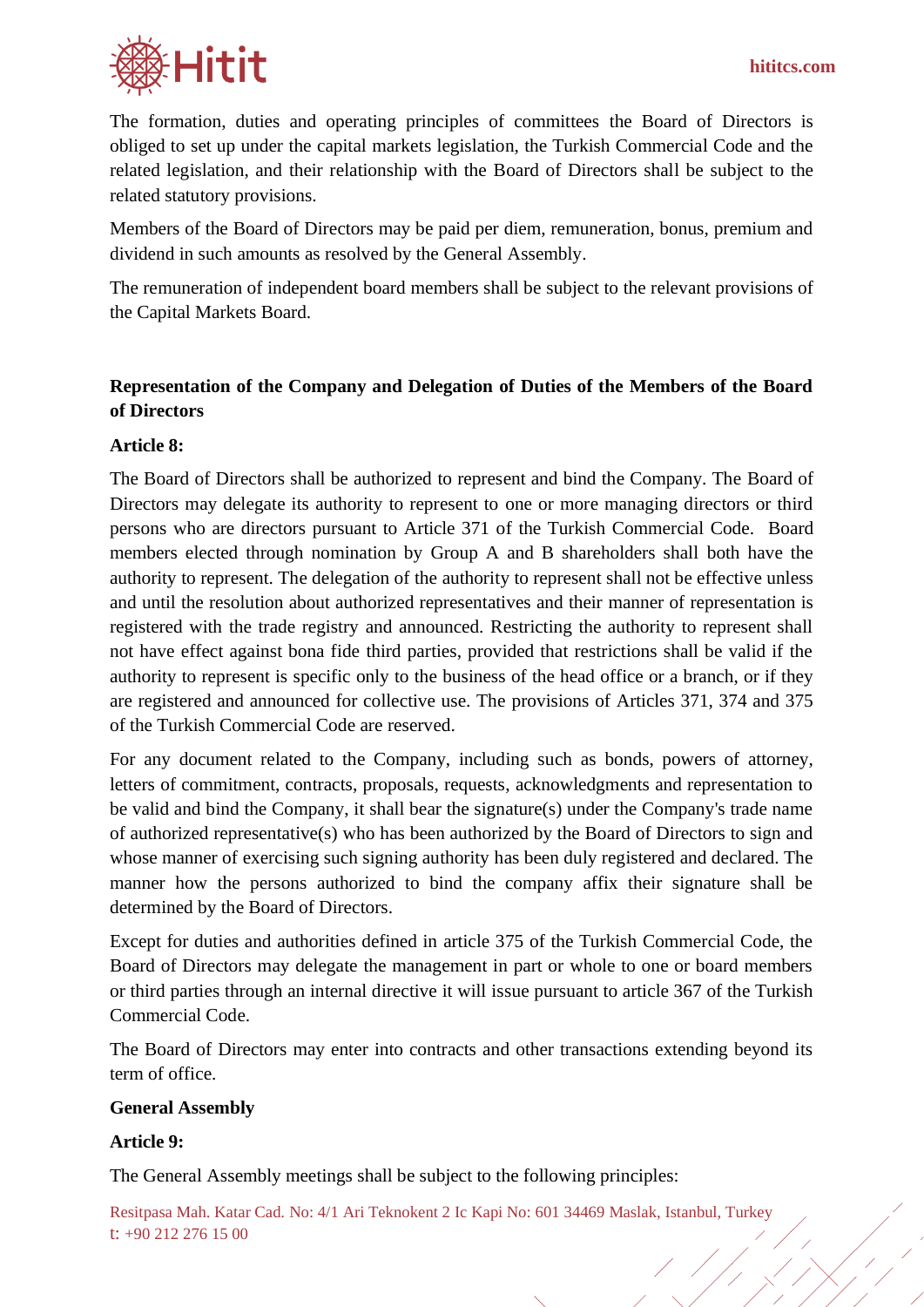

**1-Method of Invitation:** The General Assembly shall meet ordinarily or extraordinarily. At such meetings, the items prepared by the Board of Directors with regard to the relevant provisions of the Turkish Commercial Code shall be discussed and resolved. Extraordinary General Assembly shall convene and resolve matters as the company business requires.

Invitations to such meetings shall be subject to the relevant provisions of the Turkish Commercial Code and the Capital Market Law. The provision of Article 29/1 of the Capital Market Law is reserved for calls for General Assembly meetings.

The manner of conduct of the General Assembly meetings shall be regulated by an internal directive. The General Assembly meetings shall be conducted in accordance with the provisions of the Turkish Commercial Code and the internal directive.

**2- Electronic Participation in General Assembly Meetings:** Those who are entitled to attend the Company General Assembly meetings may also attend electronically pursuant to article 1527 of the Turkish Commercial Code. The Company can set up an electronic General Assembly system or procure the services of systems created for that purpose to allow the beneficiaries to participate, state their opinion, submit proposals and vote at the General Assembly meetings electronically pursuant to the provisions of the Regulation on the General Assemblies Held Electronically at Joint Stock Companies. It shall be ensured that beneficiaries and their representatives exercise their rights provided in the provisions of the said Regulation via the established system at all General Assembly meetings pursuant to this provision of the Articles of Association.

**3- Time of Meeting:** An Ordinary General Assembly shall meet within 3 months of the end of the accounting period of the Company and at least once a year, while Extraordinary General Assembly shall meet as and when required by the company's business.

**4- Meeting Venue:** General Assembly shall meet at the Company's head office or at a suitable location in the city in which the Company Head Office is located upon the decision of the Board of Directors.

**5 - Chairman of the General Assembly:** The Chairman of the Board of Directors shall preside over the General Assembly meetings. In the absence of the Chair of the Board of Directors, the chair of the meeting shall be elected by the General Assembly.

**6- Voting and Appointment of Proxies:** Shareholders who are present at the General Assembly meeting or their proxies shall cast vote in proportion to the aggregate nominal value of their shareholding. Group A and Group B shareholders shall each have five votes per each one Group A or B share held, while Group C holders shall each have one vote per one Group C share held. Voting shall be subject to the Turkish Commercial Code, the Capital Market Law and other relevant legislation.

Shareholders can participate in General Assembly meetings in person or by a proxy they designate from among the other shareholders or externally. Proxies who are also shareholders shall be entitled to cast their own vote as well as the vote of the other shareholder(s) they represent.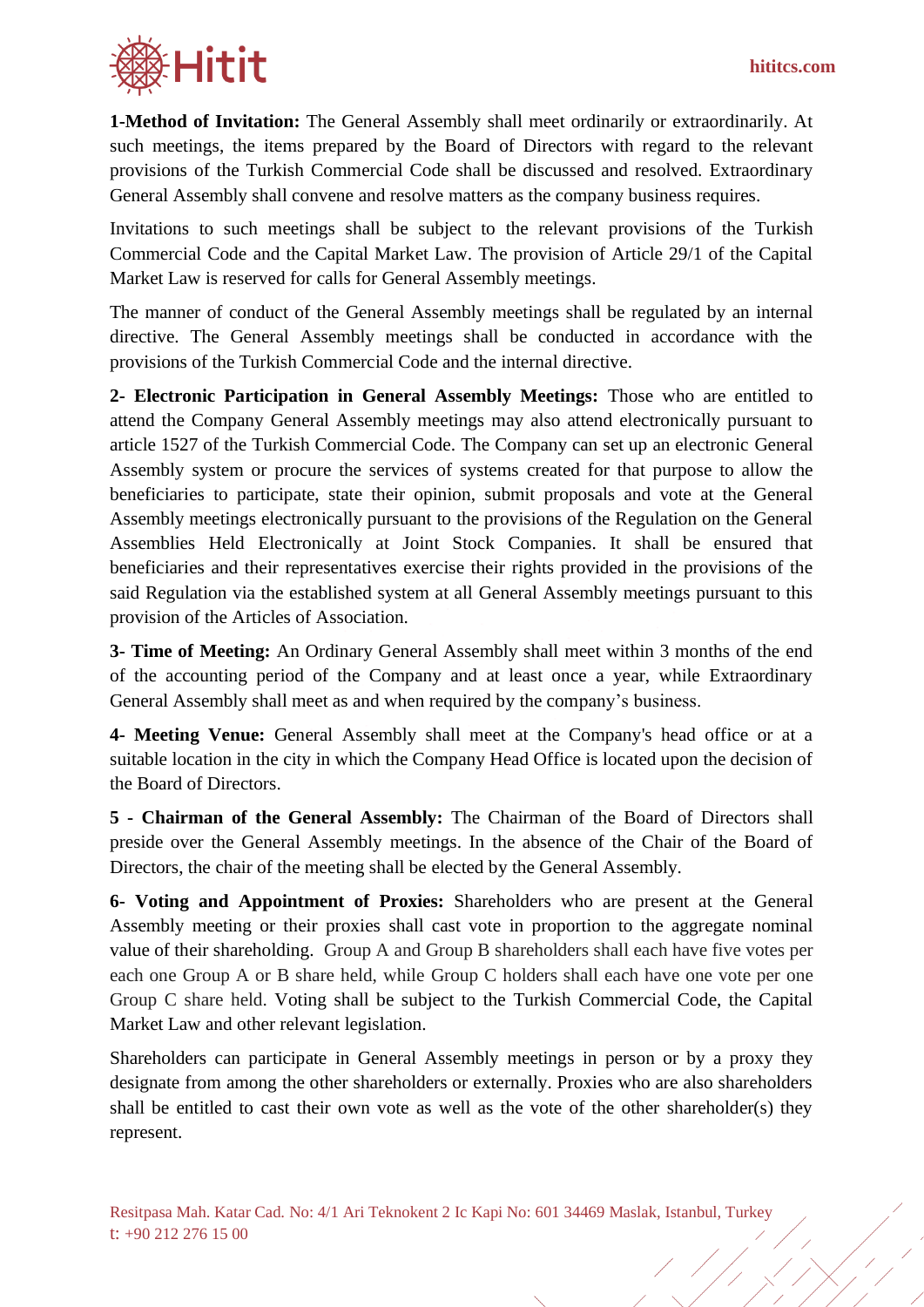

Shares are an indivisible whole against the Company. If a share is co-owned by more than one person, they can exercise their rights against the Company only through a representative they will jointly appoint. If they fail to appoint a representative, notices served by the Company to either of them shall apply to all of them.

The Capital Markets Board's regulations regarding voting by proxy shall be observed.

**7- Method of Voting:** Votes shall be cast openly and by raising a hand at the General Assembly meetings. The Capital Markets Board's regulations shall be observed in this respect.

**8- Meeting and Decision Quorum:** The agenda determined pursuant to the Turkish Commercial Code and the capital market legislation shall be discussed and resolved as necessary at the General Assembly meetings. Without prejudice to article 438 of the Turkish Commercial Code and article 29 of the Capital Market Law, matters not included in the agenda may not be discussed and resolved.

The meeting and resolution quorum for General Assembly meetings shall be subject to the capital market statutory provisions and the Capital Markets Board's regulations for corporate governance principles and the provisions of the Turkish Commercial Code.

Save for provision 421/2 of the Turkish Commercial Code regulating where the unanimous vote of the shares constituting the whole capital is required and provision 421/3 thereof regulating where affirmative vote of the shares constituting at least 75% of the capital is required, as well as for higher quorums as required by these Articles of Association, the General Assembly meeting and decision quorum shall be the attendance and affirmative vote of the shareholders holding at least 70% of the total voting rights arising out of the shares representing the Company's share capital.

In cases regulated by paragraph three of article 479 of the Turkish Commercial Code, the quorum shall be calculated over the shares representing the share capital subject to the same ratio.

Resolutions otherwise adopted shall not be a General Assembly resolution and never bear the consequences of a General Assembly resolution.

If the meeting and resolution quorum provided in this article is not reached in the first meeting, the same meeting and decision quorum shall be sought for a second meeting to be held and resolutions to be adopted there.

If the quorum is not achieved in the second meeting either, the meeting shall be deemed not held and/or resolutions shall be deemed not adopted.

**9- Presence of a Ministry representative:** At both ordinary and extraordinary General Assembly meetings, the regulations regarding the ministry representative of the Ministry of Commerce of the Republic of Turkey shall be observed.

## **Announcement**

**Article 10:**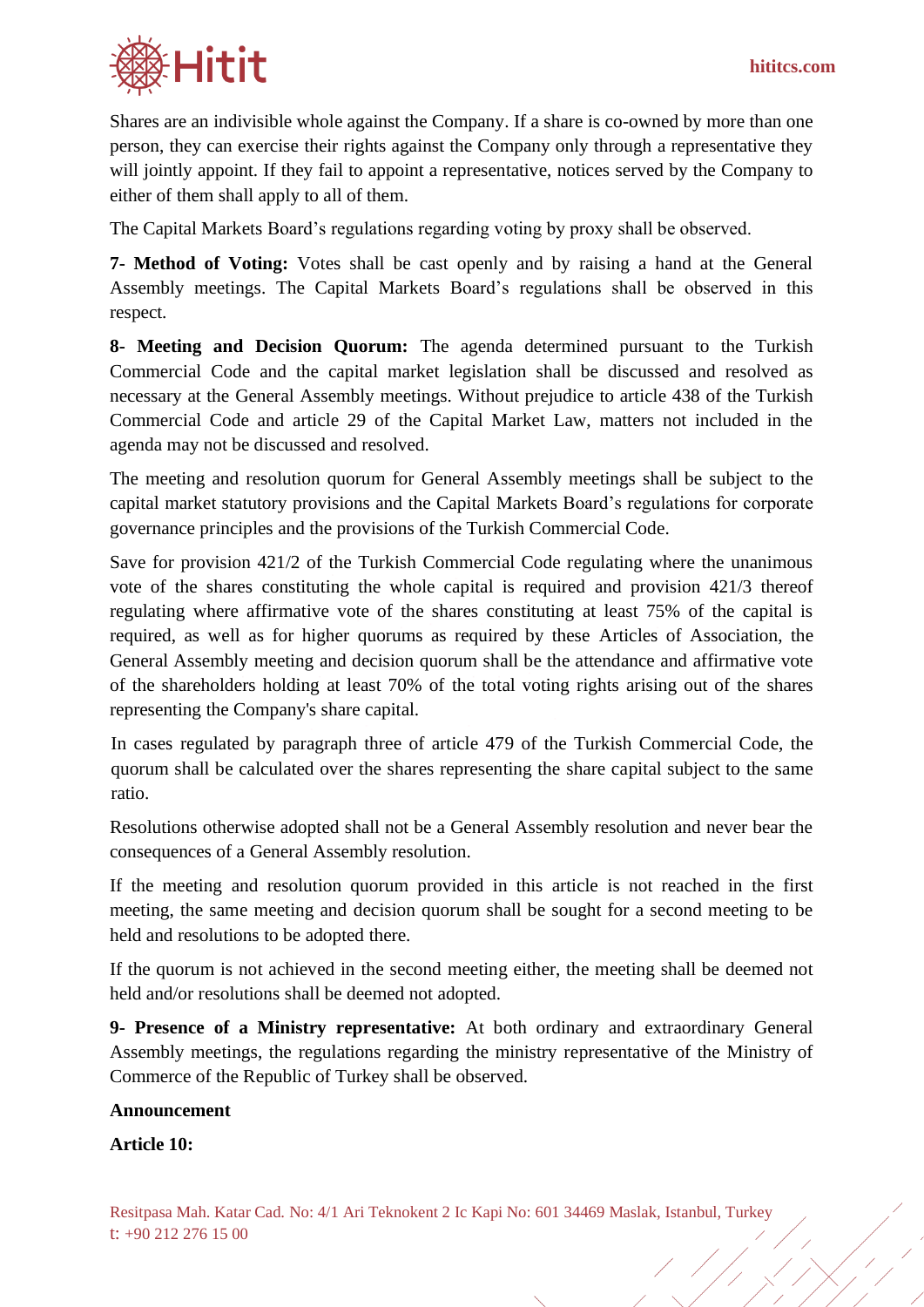

Announcements regarding the Company shall be made observing the regulations contained and time periods set forth in the capital market legislation.

Special consideration disclosures made pursuant to the Capital Markets Board regulations and any announcement contemplated by the Board shall be made in a timely manner in accordance with the relevant legislation.

## **Accounting Period**

### **Article 11:**

The Company's accounting period shall start on the first day of January and end on the last day of December.

### **Distribution of Profit**

### **Article 12:**

The Company shall comply with the regulations contained in the Turkish Commercial Code and the capital market legislation in distribution of profit.

The profit for the period indicated in the annual balance sheet, which is the revenues at the end of operating period of the Company net of any amount payable and required to be set aside by the Company such as overhead expenses of the Company and various depreciation and taxes payable by the legal entity of the Company, shall be distributed in the following order and manner after the deduction of the loss from the previous year, if any:

#### **General Legal Reserve Fund:**

a. 5% of the net profit for the period shall be set aside as legal reserve fund until it reaches to 20 % of the share capital.

#### **First Dividend:**

b. Out of the balance, first dividend shall be set aside over an amount calculated by the donations granted during the year (if any), pursuant to the Company dividend policy in accordance with the Turkish Commercial Code and the capital market legislation.

c. After deduction of the sums referred to above, the General Assembly shall be entitled to resolve for the distribution of profit to the members of the Board of Directors, employees of the partnership.

#### **Second Dividend:**

d. The General Assembly shall be entitled to partially or wholly distribute such portion of the net profit for the period remaining after the deductions of the sums referred to in paragraphs (a), (b) and (c), as second dividend or set it aside as a 'reserve fund set aside at its own discretion per Article 521 of the Turkish Commercial Code'.

#### **General Legal Reserve Fund:**

e. After deducting dividend equal to 5% of the share capital from the portion resolved to be distributed to the shareholders and those participating in the profit, 10% of the remainder shall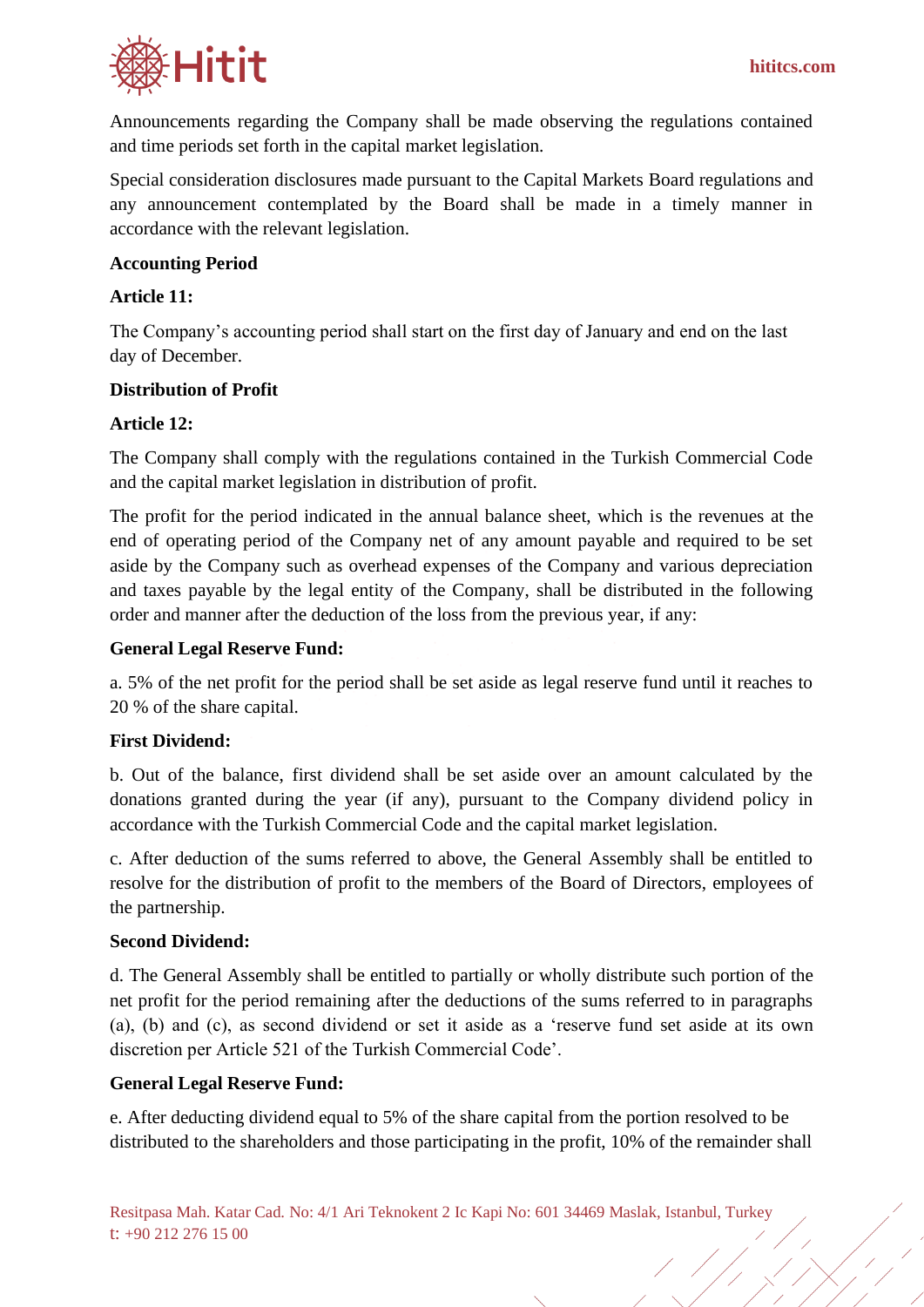

be set aside as a second reserve fund and added to the general reserve fund pursuant to paragraph two of Article 519 of Turkish Commercial Code .

Unless all reserves required by Turkish Commercial Code are set aside and the dividend set forth for the shareholders herein or in the dividend policy are distributed, it cannot be resolved to set aside other reserve funds, or to carry forward profit to the next year, or to distribute profit to the members of the Board of Directors or partnership employees, and nor can such persons distributed profit until and unless the dividend determined for the shareholders is paid in cash.

Dividend shall be equally distributed to all the existing shares as of the date of distribution, notwithstanding the dates of issuance and acquisition of such shares.

Method and timing of distribution of the profit resolved shall be determined by the General Assembly upon the proposal by the Board of Directors.

The General Assembly resolution on dividends pursuant to the provisions hereof may not be revoked.

The Company may distribute advance dividend in accordance with the provisions of the Turkish Commercial Code and the Capital Market Law. The General Assembly may authorize the Board of Directors to distribute advance dividend, provided that such authorization is limited to the relevant accounting period.

### **Audit**

#### **Article 13:**

The provisions of the Turkish Commercial Code, Capital Market Law and other relevant legislation shall apply to the audit of the Company and other issues stipulated in the Turkish Commercial Code, Capital Market Law and other relevant legislation.

#### **Statutory Provisions**

#### **Article 14:**

Matters not provided herein shall be subject to the provisions of the Turkish Commercial Code, Capital Market Law and other relevant statutory provisions.

## **The Privileged Shareholders Special Board**

#### **Article 15:**

Group A and Group B share groups are hereby expressly granted some privileges in certain articles herein.

With respect to the privileged shares in the Company, for General Assembly resolutions regarding amendments to the Articles of Association including increasing the registered capital ceiling which, according to article 454 of the Turkish Commercial Code, require the approval of the privileged shareholders special board, the privileged shareholders special board shall meet with the attendance of at least 60% of such share capital representing each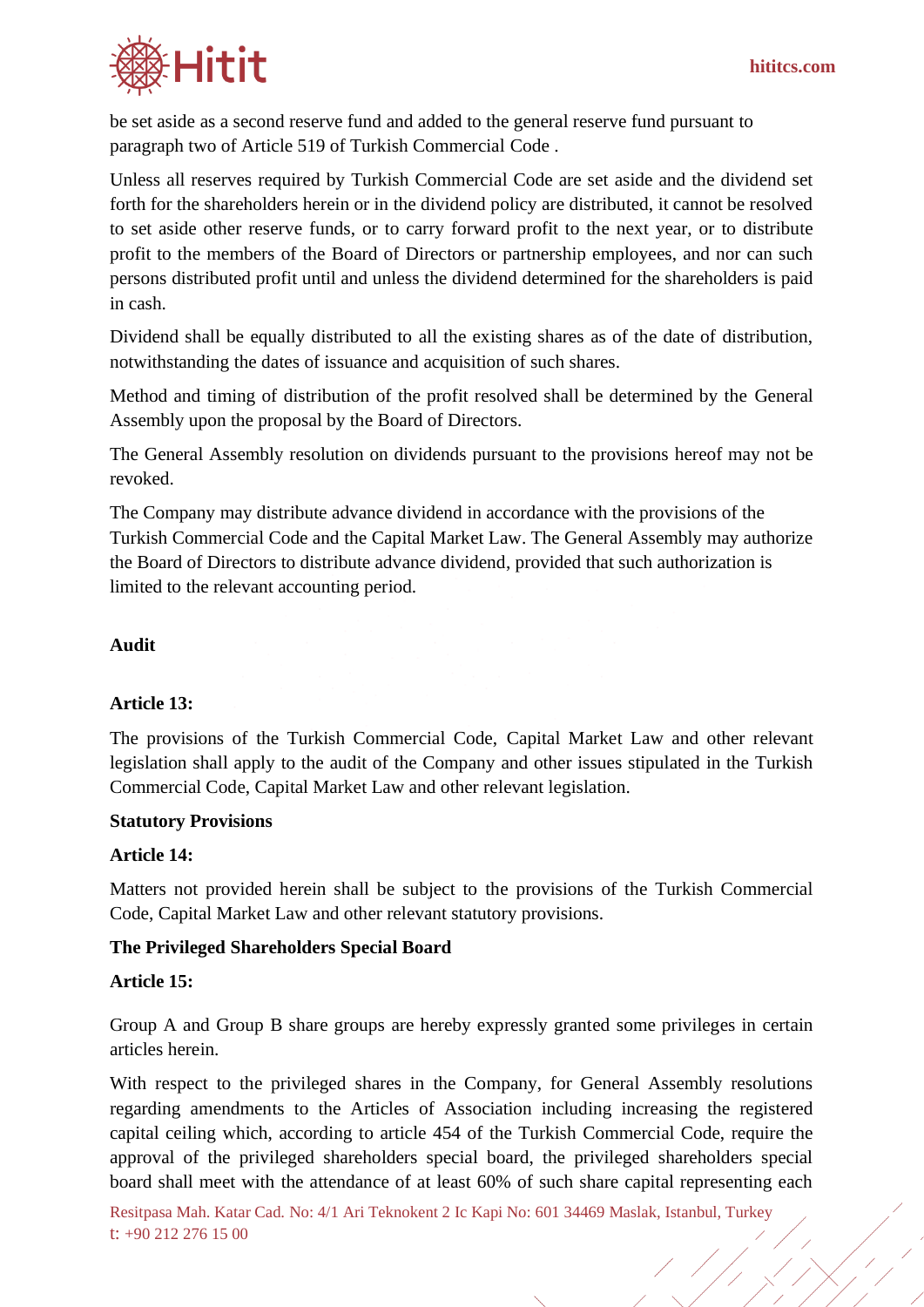

share group and resolve with the affirmative votes of at least 51% of such share capital representing each share group. In case no approval or resolution is obtained from the privileged shareholders special board, no resolutions can be adopted which may affect the rights of the privileged shareholders in that group.

The meeting procedures and principles of the privileged shareholders special board shall be governed by, in addition to the foregoing, the operating procedures and principles of the General Assembly set forth herein.

### **Share Transfer Limitation**

### **Article 16:**

The Company Group A and B shares are privileged. Group C Shares have no privilege, and can be freely transferred, save for the relevant provisions of the Turkish Commercial Code, the capital market legislation and the provisions of these Articles of Association.

Group A and B shares may be transferred only with the approval of the Company Board of Directors. The Company's Board of Directors may reject the approval of a request for share transfer:

- (i) On the grounds of the Significant Causes as set forth herein or
- (ii) By paying the value of the shares to the transferor; if no (one or more) other holders holding shares of the group from which the shares are requested to be transferred, or none of the shareholders from the same group request, and respectively, if no (one or more) holder holding shares of the holders of the other group or none of the shareholders from the other group want to purchase, by the Company recommending the transferor that the transferor may sell its shares to third parties who do not compete with the Company and the shareholders.

Unless no approval is granted for the transfer, the ownership of and all associated rights in the shares shall remain with the transferor.

The following "Material Reasons" shall apply for the Company to reject the approval of a request for the transfer of registered Group A and B shares:

i) As per article 493/2 of the Turkish Commercial Code, if the provisions of the Articles of Association regarding the composition of environment of the shareholders justify the denial of approval in terms of the company's subject or economic independence,

ii) As per Article 493/3 of the Turkish Commercial Code, if the transferee fails to explicitly declare that s/he is acquiring the shares on her/his behalf and account,

iii) If the intention is to transfer the shares without respecting the preemption rights and rights to sell and purchase as set forth in this Article,

iv) If the intention is to transfer the shares without waiting for the preemption rights granted to the shareholders under this Article being exercised or without making an offer according to the order specified in the first paragraph of this Article, or in violation of this Article,

v) if the transferee's solvency is doubtful, the transferee is insolvent, bankrupt or has a weak commercial reputation,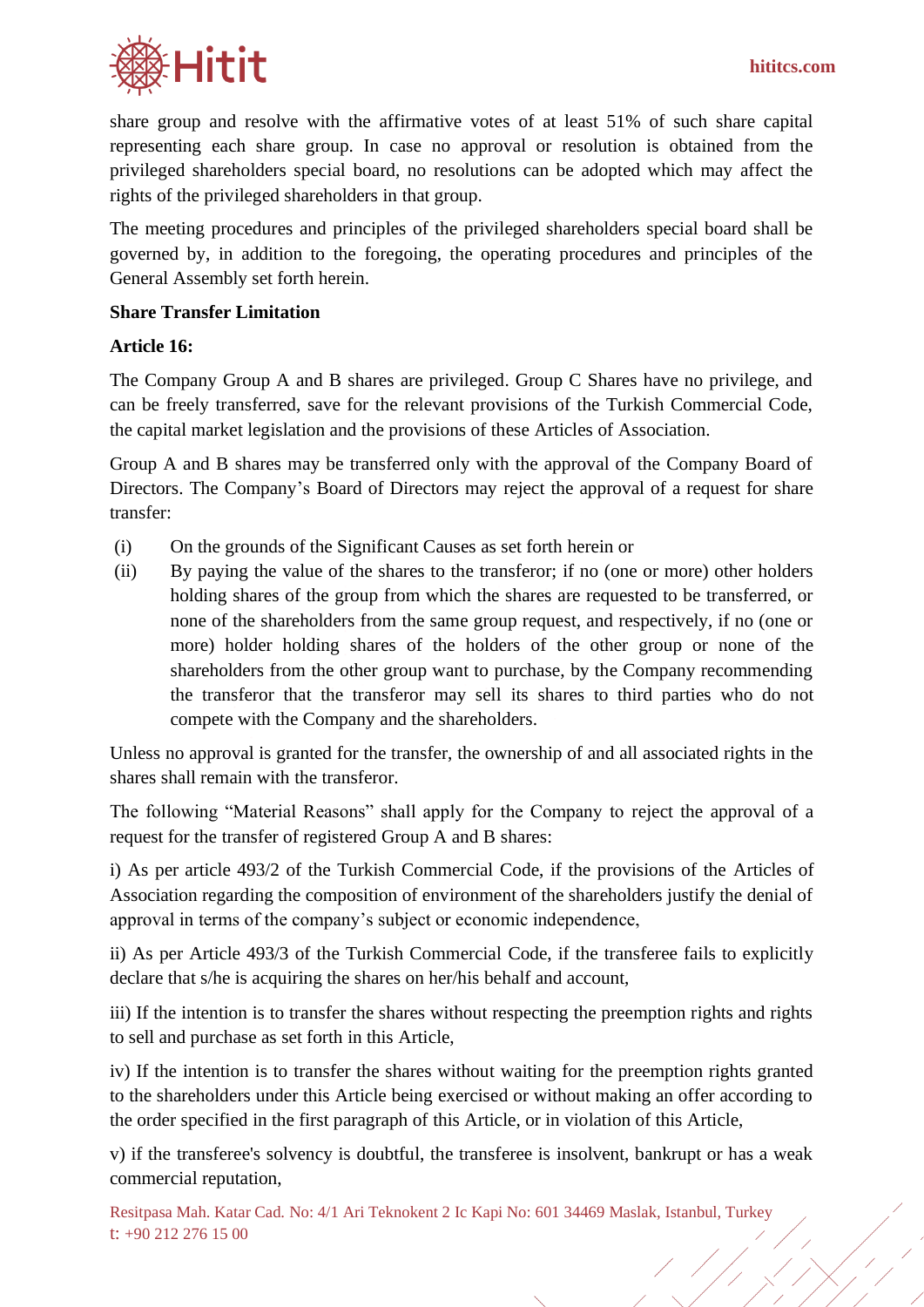

vi) If the intention is to transfer the shares to another competitor company, any person or entity or any natural or legal person related with them or directly or indirectly under their control,

vii) If the share transfer is being made to the shareholders' subsidiaries or parent company,

viii) If the share transfer is being made to foreign nationals, entities or groups who directly or indirectly own the majority of the management or shares or voting rights or control,

ix) If the share transfer is being made to another person, entity or group outside the Company's business or the technology, information or aviation sector.

Pursuant to this Article, Group A and Group B share transfers without the approval of the Company Board of Directors shall be void against the Company, and so long as the required approval is not granted for the transfer, the ownership of and all associated rights in the shares shall remain with the transferor. When Group A Shares are desired to be transferred, these shares shall first be offered to the other Group A Shareholders who shall have a Preemption Right (Preemption Right) in this respect. When Group B Shares are desired to be transferred, these shares shall first be offered to the other Group B Shareholders, who shall have a Preemption Right (Preferential Right) in this respect.

If no one from the relevant group wants to purchase the shares proposed, the shares to be transferred shall be offered to the other privileged share group. In such case, the other group shall have a second-rank and contingent (upon the fact that the first-rank shareholders do not want to purchase the shares) preemption right. In case no one from the same share group wants to purchase the shares and the other share group does not want to buy the proposed shares, only then may such shares be offered to the third parties who do not compete with the Company or the shareholders.

Registration of group A and B share transfers in the share ledger shall be made upon the approval of the Board of Directors referred to in this article. The Board of Directors shall be entitled not to register any group A and B share transfers not made in accordance with the rules of transfers set forth herein, and transfers made despite in violation of these rules shall be void against the company.

#### **General Director**

#### **Article 17:**

The authority to manage and represent and some of the duties and the performance thereof, other than matters set forth herein, non-assignable authorities and duties as listed in article 375 of the Turkish Commercial Code and those that require a Board resolution, have been assigned to the General Director to better conduct the company business in accordance with the resolutions adopted by the Board of Directors.

The General Director shall use its authority to represent and bind in accordance with these Articles of Association and in line with the principles set forth by the Board of Directors. The General Director shall be elected from among the candidates nominated by the majority of Group A shares.

#### **Issuance of Capital Market Instruments**

#### **Article 18:**